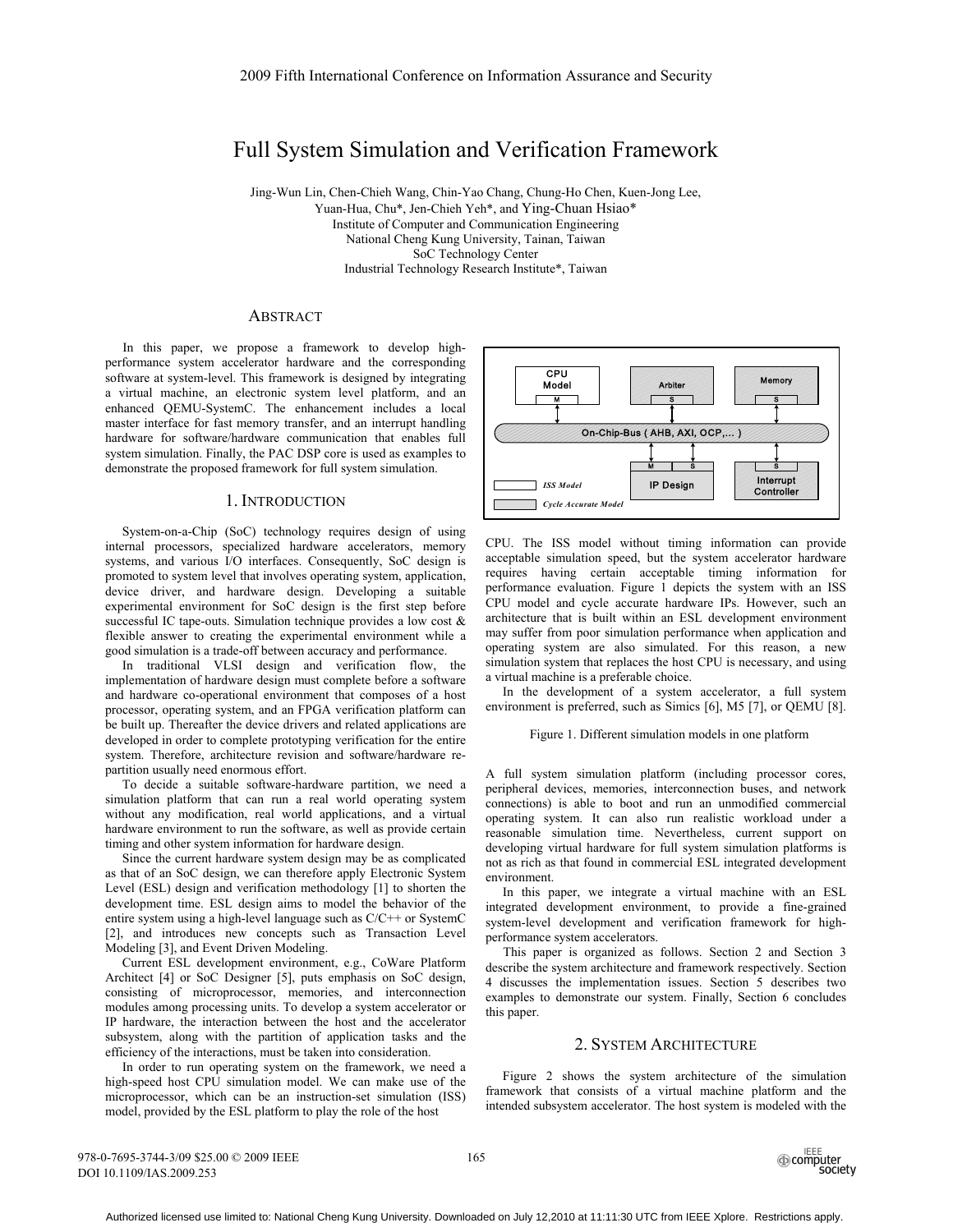virtual machine whereas the system accelerator can be developed using the related tools provided by the ESL design kits [4], [5]. *2.1 Host System* 

A good simulation is a trade-off between its accuracy and its performance, i.e. simulation time. By simulating only the necessary details, we can simulate effectively while still reaching a certain acceptable accuracy. Our main target is to build a system accelerator development environment, so what is required for the host, is an open-source operating system, and a tool-chain to develop the device drivers. Due to this need, we have used an un-timed virtual machine model to provide full system capability and at the same time to accelerate the simulation speed for the host system. To achieve this, we have chosen QEMU as our virtual machine. QEMU is an open source virtual machine, and is used in many projects, such as Google Android [9]. We modify the QEMU source code and build the required hardware as un-timed models. If a timed model is required, a project, called QEMU-SystemC [10][11] can provide us for such a design environment.

#### *2.2 System Accelerator Hardware Environment*

Current commercial ESL integrated development environment can be used as a system accelerator development environment. For example, CoWare Platform Architect, SoC Designer, or other ESL development platforms. These ESL development platforms support SystemC and C/C++ modeling tool, and some even support cosimulation between SystemC and Hardware Description Language (HDL).

Designers can use all kinds of microprocessor, on-chip-bus, peripherals, and other built-in libraries to build the SoC components in the system accelerator. The behavior model of I/O devices and DRAM can also be developed using SystemC or C/C++. In simulations, the power system is not necessary, but it is possible to include power estimation techniques into ESL models for evaluation. The details of the interactions between a host and a system accelerator will be discussed in the later section of implementation.

# 3. SYSTEM FRAMEWORK

 To demonstrate full system simulation capability of the proposed framework, we use a practical and simple example to describe the system framework and procedures of execution flow.

#### *3.1 Procedure of execution flow*

According to the top-down concept in ESL design flow, high level model is adopted to implement the entire system in the preliminary stage. Then Golden Test bench is set up for use in the following development and verification stages.

As shown in Figure 3, we can build a Virtual Host by QEMU in Physical Host, which runs on the real computer, and a system accelerator hardware development environment in ESL platform, that is connected to the Virtual Host. As the communication mechanism is ready for use, application programs and hardware designs can be developed at the same time as shown in Figure 3 for the execution flow. First, on QEMU the specified application is run to prepare data for the hardware device and then transmit to the hardware device by Virtual Host supports, which include system calls and the driver to access Host-SA Interface device. Behind the hardware process, the response data will be replied to Virtual Host via the HOST-SA Interface and this completes the procedure of an execution flow.

By this method, we can develop hardware devices in the ESL platform using a high level model and application on the host, which allows the device drivers and related test bench to be designed and tested at an early stage.

#### *3.2 Performance Evaluation*



Figure 2. System architecture



Figure 3. Procedure of execution flow

With the Golden Test bench, we can use a more accurate model to implement the system accelerator and continue with the top-down design flow on the ESL platform. Specifically, the cycle accurate register transfer level (RTL) design can be used for the accelerator, so we can evaluate the performance of the system accelerator.

The only limitation in our platform is that there is no timing information in the host, so it is hard to precisely model the latency taken by the host CPU to run a program. A Host-SA bridge, however, has been implemented in the ESL platform, which can be used to model the bandwidth of the communication channel between the system accelerator and the host. Hence we are still able to estimate the performance of the system accelerator.

A possible solution can address to this limitation. We can profile the events between system accelerator and the host, such as an interrupt service routine, in functional verification stage. Then the timestamp is measured by executing these events in real computer or counting its dynamic instruction count. Finally, we can evaluate the performance of the whole system by embedding the timing information into Host-SA bridge module to create appropriate latency.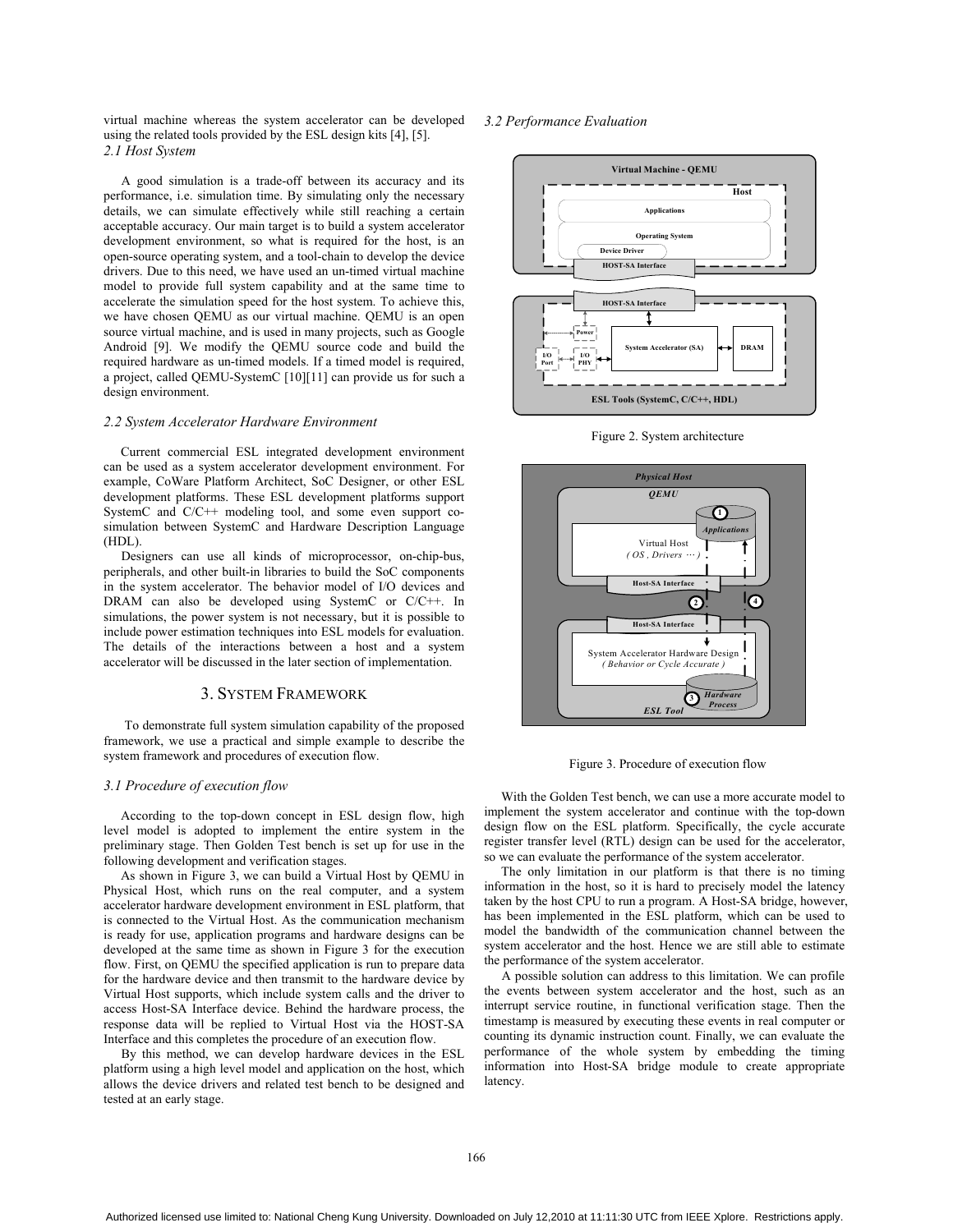# 4. IMPLEMENTATION ISSUES

Figure 4 shows the detailed structure for our implementation that uses CoWare Platform Architect for ESL and/or RTL development.

### *4.1 Operating System and Device Driver*

Linux is chosen as our operating system. Since Linux is an open source environment, it has the flexibility for use to make changes on the host operating system environment. For different operating systems and different system accelerators, specific device drivers are required.

Common device drivers use either I/O register access or memory access to communicate with the hardware. We have used the specific APIs to provide these accesses, which provide easy modification that can be ported to different system accelerators. We have also provided a standard interrupt service routine, which provides a response to the hardware suitable for our designated interrupt handler.

#### *4.2 The Interface between Host and System Accelerator*

To make our system a general environment, that suits most needs, we have upgraded the interface in QEMU-SystemC, including a PCI bus adapter, which can be used in an x86 environment, for studies of desktop systems, and an AHB bridge, which is used in AMBA environment, for studies of embedded systems.

The QEMU-SystemC project has provided QEMU a data transfer interface to access data from the SystemC module. However, it has not yet provided a complete communication mechanism for software and hardware.

Typical communication mechanisms for software and hardware are polling, interrupt, or a combination of both, and require both software and hardware support. The Linux device driver model has provided software support, like polling APIs and interrupt service routine, and the system accelerator in the ESL environment requires hardware support. Since polling in implementation is just reading the memory, it requires no extra hardware support. For interrupt, an interrupt controller is required. Therefore, an interrupt controller is implemented along with the system accelerator, and an interrupt line is connected from the system accelerator to the internal interrupt handler in QEMU. In this way, the system accelerator is able to send interrupts to the host QEMU, and ask the interrupt service routine in device driver to respond to this event.

In certain applications, such as network offload engine, which needs to transfer a large amount of data to the host system, interrupt is a barrier to high speed transfer. Therefore, an interface that accesses host memory from the system accelerator is used to improve speed. Due to this reason, we have designed a local master interface in HOST-SA Bridge module, to satisfy such needs.

In a system accelerator, many kinds of interfaces can be adopted to connect the HOST-SA Bridge module and Interrupt Controller module with different on-chip-bus. In order to set up an AMBAbased system, we use the API of CoWare AHB TLM to attach these modules to the AHB bus. In addition, Open Core Protocol (OCP) [12] can also be used to carry out a more flexible interface that is compatible with other types of ESL platforms.

#### *4.3 Communication Mechanism*

The communication mechanism between QEMU and SystemC can be classified as either working in a distributed system or in a single computer. For a distributed system, network sockets can be used to communicate between processes in different computers. In this way, the system can be expanded easily, but requires higher overheads for each communication. For a single computer, kernel process communication mechanisms, such as shared memory, can be



Figure 4. Detailed implementation

used. In this way, the system has lower communication overheads, but is less scalable. Both of the versions have been developed, and can be applied to different use of environments.

## *4.4 Virtual Input/Output Interface*

The virtual I/O interface function provides us a verification interface to connect to either a virtual behavior module, or a physical I/O module. For network issues, it allows designers to connect to the real world computer through network, or a virtual network test bench. For graphic issues, it allows designers to connect to a virtual or physical monitor.

To connect to the physical environment on the network, we have used Raw Socket [13], a library, to send a self made MAC frame or IP datagram to the real world network interface card and bypass the normal TCP/IP flow in the operating system. The network offload engine can also receive the MAC frames directly from the network interface card. This provides a channel for the HBA to communicate with a real computer using MAC frames and interact with the outside world.

The advantage of the virtual network is that we can simulate a 10Gbps or even 100Gbps network, and measure the system performance without acquiring a real network interface card.

## 5. PLATFORM DEMONSTRATION

We have made one example platform to verify our framework design as shown in Figure 5. First, we implemented a simulation platform with a PAC DSP [14] instruction set simulator model to verify the accuracy of the interface between the host and system accelerator in our framework, including data transfer and interrupt mechanism.

We developed two multimedia applications, including Fast Fourier Transform (FFT) and H.264 Decoder, and utilized the PAC DSP to assist the computation. We use the H.264 decoder application as an example, and the detailed steps are as follows:

(1) H.264 decoder application is executed to process precalculated data and to prepare routines for PAC DSP.